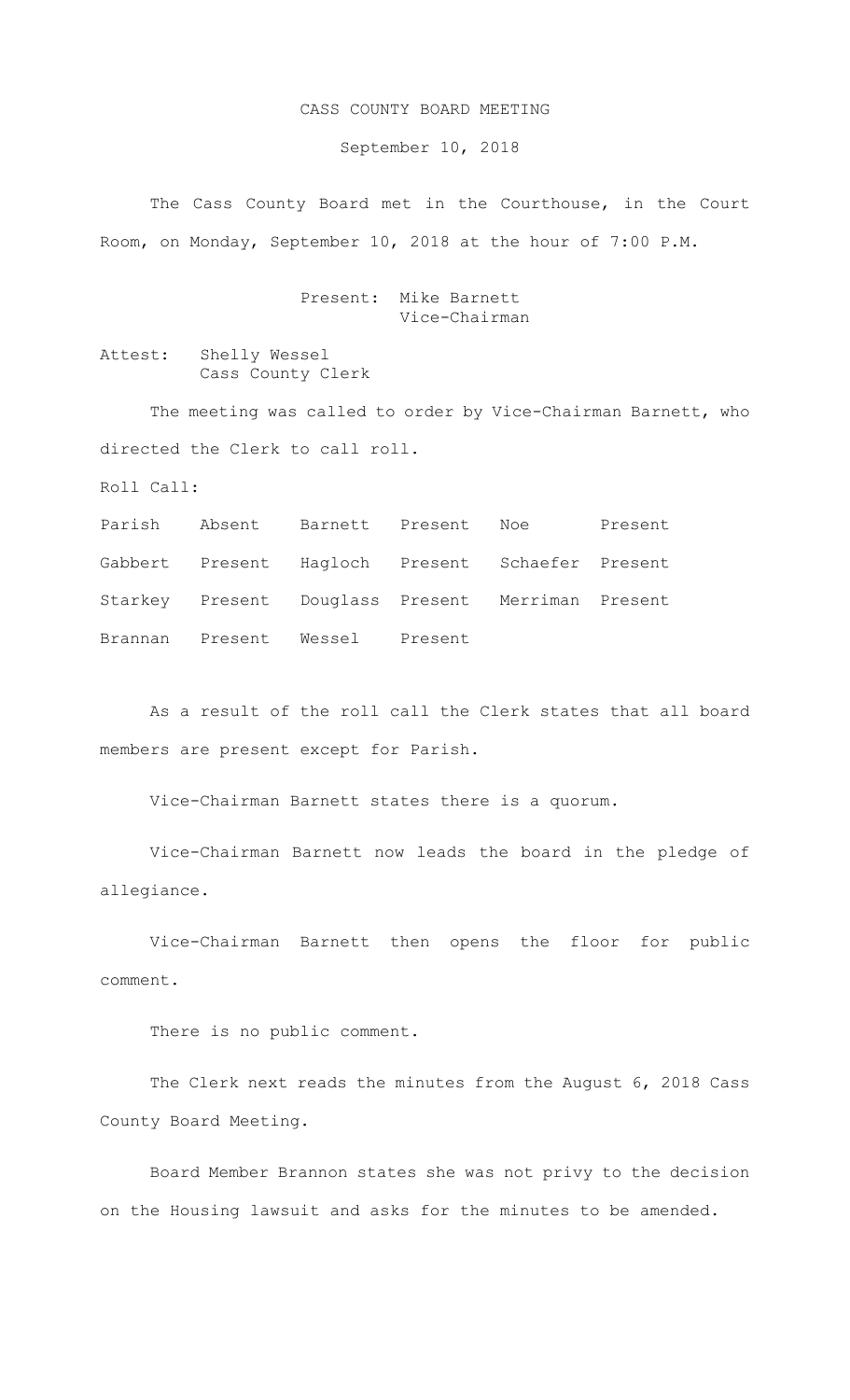Gabbert makes a motion to approve the minutes "as amended" and Merriman seconds the motion. The vote is by acclamation and declared carried.

Vice-Chairman Barnett directs the Clerk to read the Correspondence. The Clerk informs the Board Members about completing the on-line training for the Open Meetings Act.

Vice-Chairman Barnett next calls for reports from the standing committees:

Barnett, Chairman of the Courthouse and Jail committee, reports the committee met on September 6, 2018 and reviewed and approved all bills as presented.

Hagloch reports Road and Bridge met on September 6, 2018 and approved all bills.

Merriman, Chairman of the Public Safety, Environment and Housing Committee, reports the committee met August 27, 2018 and received a report from Roger Lauder for ESDA.

Merriman reports Animal Control tried to meet but did not have a quorum. He did receive a report and there were 14 dogs picked up, 6 returned to the owners, 4 adopted, and 4 were euthanized.

Brannan reports that Housing met August 16, 2018 but she was unable to attend.

Brannan reports the Health Board met August 22, 2018 and the contractors are doing electrical work. Brannan reports the new doctor will be coming to the Health Department. He is currently in Kentucky and is working on getting his license and documentation to practice medicine in Illinois.

A Back to School event was held and it was a great success.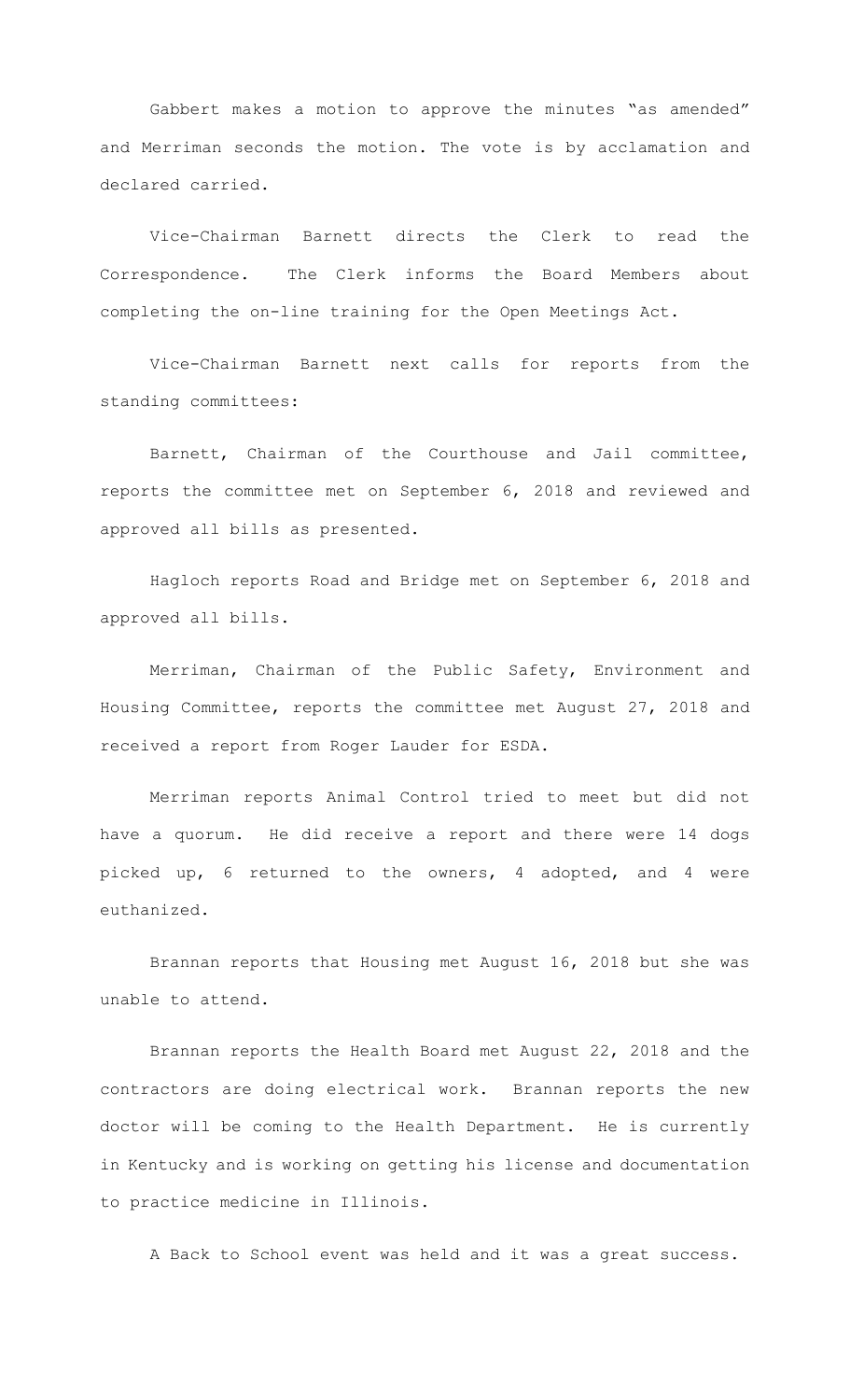There are no active cases of TB in Cass County.

Ticket for the Cure fundraiser raised \$27,000.

Barnett reports the Finance Committee met August 31, 2018. The committee reviewed the presented budget. Minor adjustments were applied and the committee approved the levy which is equal to the previous years levy.

Merriman, reporting for the Supervisor of Assessment's Committee, reports the Committee met August 20, 2018. Merriman reports Krista Stanbridge was hired to fill the vacancy. The next meeting will be held on September 17, 2018 at 6:00 p.m.

Hagloch, reporting for Insurance and Bonds, reports they met on September 5, 2018. Hagloch reports the County is going to change from a self-funded health care plan to the Hope Trust. The Hope Trust will have a fixed dollar amount reported at the end of the year for the next fiscal year. This gives the County the ability to budget more accurately. This plan change has to be presented to the Union members before it can be finalized.

Hagloch, reporting for E-9-1-1, reports they met on August 27, 2018 and approved all bills. On August 28, 2018 the E-9-1-1 Finance Committee met with the Beardstown City Council and discussed the dispatching contract.

Schaefer, reporting for Mental Health, reports they met on August 15, 2018. Lori Hance, Director of New Hope Program, spoke at the meeting. Hance informed the Committee she currently has 14 counselors employed. The Program has expanded and the counselors are now going to be in the schools 1 to 2 days a week. They also met with Gateway in Jacksonville.

The New to You store is celebrating it's 10<sup>th</sup> anniversary and will be having a big sale on September 22, 2018.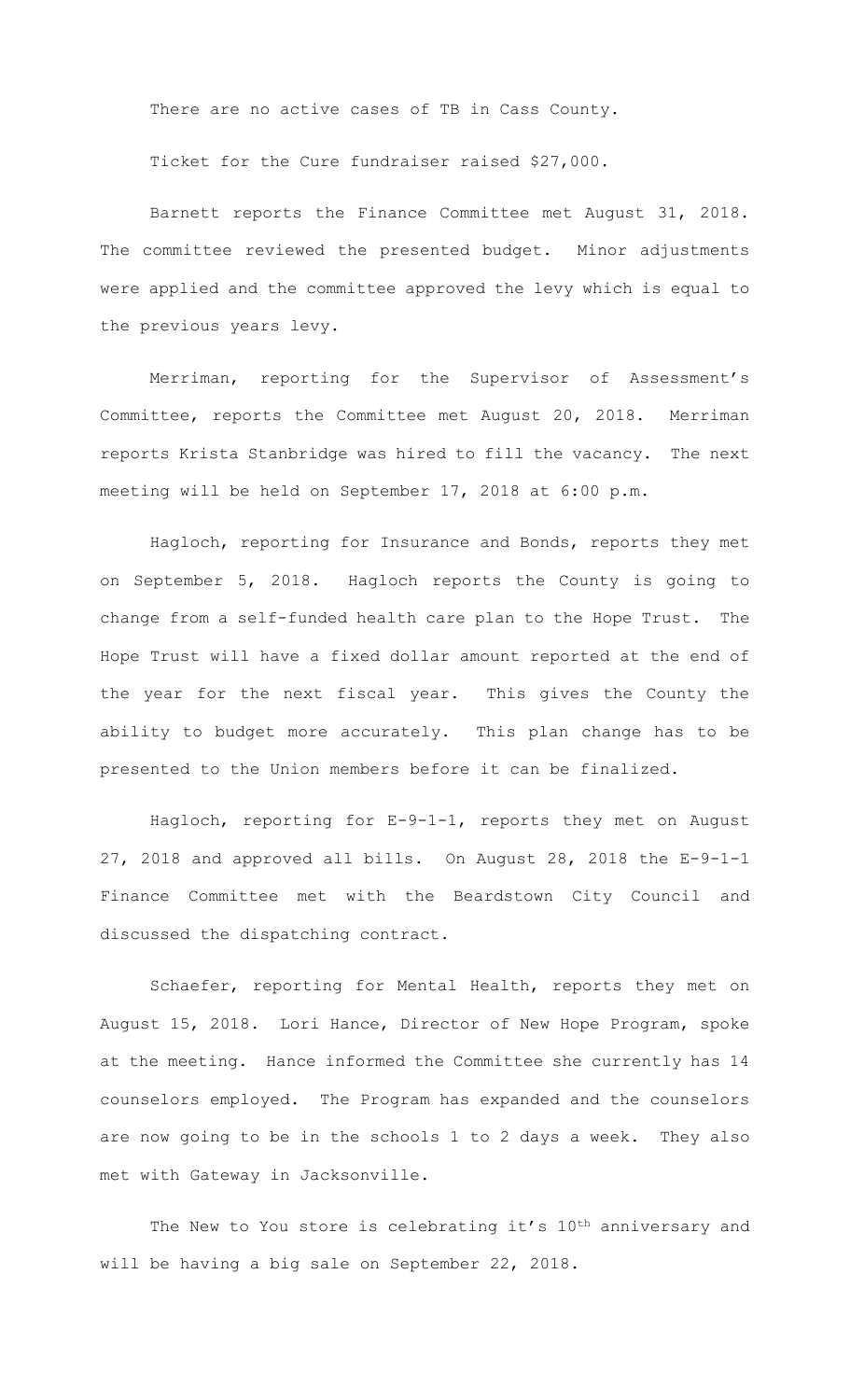Noe, reporting for O.E.D.C., reports they met on August 23, 2018 and Dustin informed everone about the meeting in Ashland. The Committee discussed the Chandlerville and Arenzville Burgoo events coming up and also the Beardstown Fall Fun Festival. Parish also gave an update on the solar farm.

Schaefer, reporting for Arenzville Rural Water, reports they met on August 21, 2018. Schaefer reports they are trying to purchase a self-reader to read the rural water meters. Randy McClure currently reads the meters. He has given up his pay for this service to help purchase the self-reader.

Schaefer states they are planning to conduct some surveys in order to meet requirements to file for Rural Development Grants.

Schaefer reports MCS has a meeting scheduled for September 20, 2018.

There are no reports from the following committees:

Legislative

Liquor Control

Economic Development

Policies and Procedures

O.E.D.C. Tourism

Beardstown T.I.F.

Coop Ext

MCS

The Board next moves on to new business.

Vice-Chairman Barnett presents the appointments of Michael Nordsiek to Clear Creek Special Drainage District, Charles Taylor to Clear Lake Special Drainage District, Jeff Warden to Lost Creek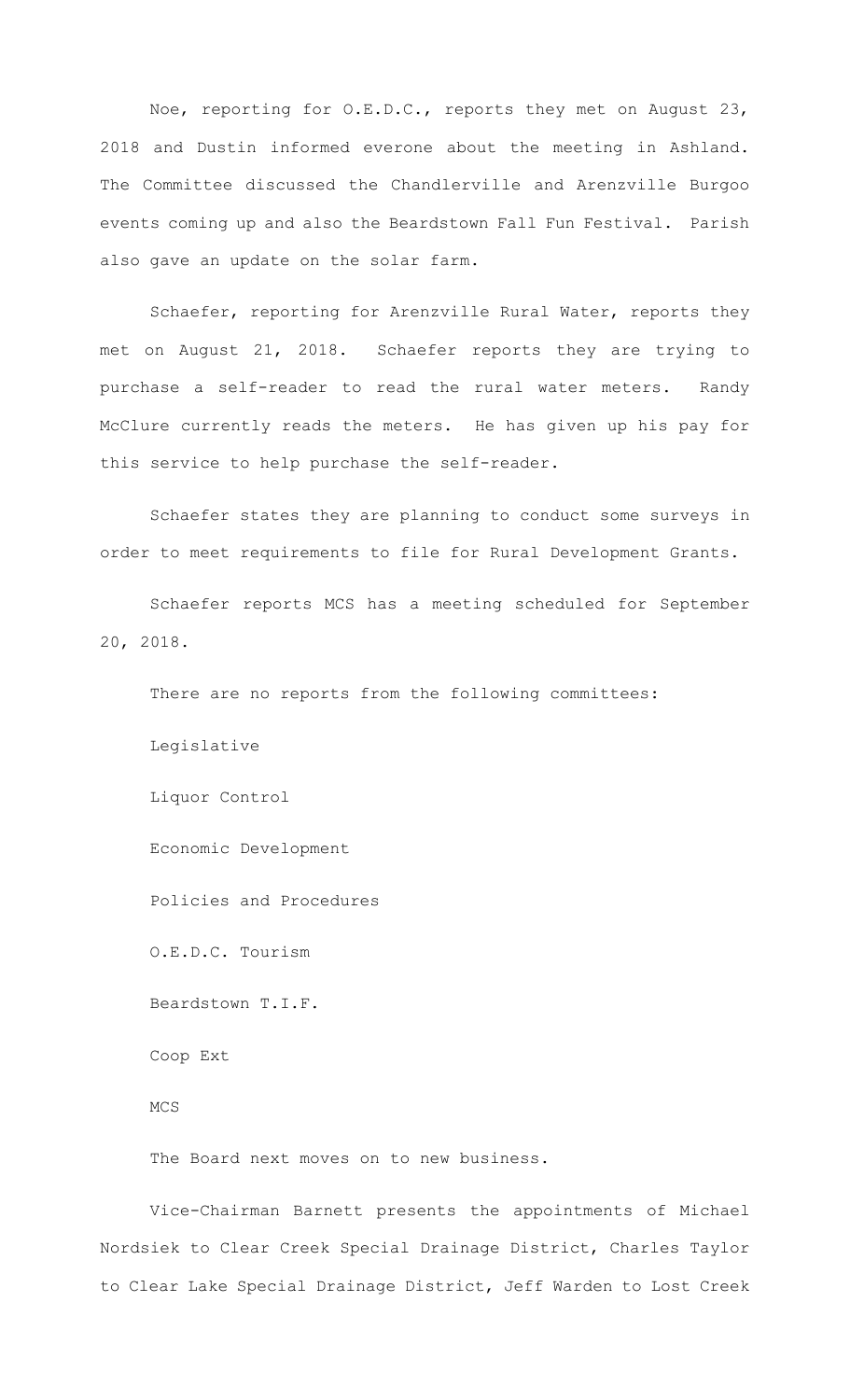Drainage and Levee District, and Tood Burrus to New Panky Pond Special Drainage District with all terms ending September 2021.

Brannan makes a motion to approve all appointments and Schaefer seconds the motion. The vote is by acclamation and declared carried.

The Clerk next presents a resolution from the Cass County Trustee. The resolution requests the surrender and cancellation of tax sale certificate #002513 for which all delinquent taxes have been paid in full. Wessel makes a motion to approve the resolution and Douglass seconds the motion. The vote is by acclamation and declared carried.

The Clerk next presents a resolution authorizing Travis Cox, Cass County Treasurer, to transfer \$100,000 from the General Fund to the Capitol Improvement Fund for building improvements. Merriman makes a motion to approve the resolution and Douglass seconds the motion. The vote is by acclamation and declared carried.

 The Clerk next presents the monthly reports of the Sheriff, Treasurer, Zoning Officer, Circuit Clerk, County Clerk, Death Examiner, Maintenance Engineer, Public Defender and State's Attorney.

Brannan makes a motion to accept the monthly reports and Starkey seconds the motion. The vote is by acclamation and declared carried.

The approval of claims is presented by Vice-Chairman Barnett. A motion to approve the claims is made by Douglass and seconded by Wessel. Vice-Chairman Barnett directs the Clerk to call roll.

The Clerk calls roll.

Roll Call: